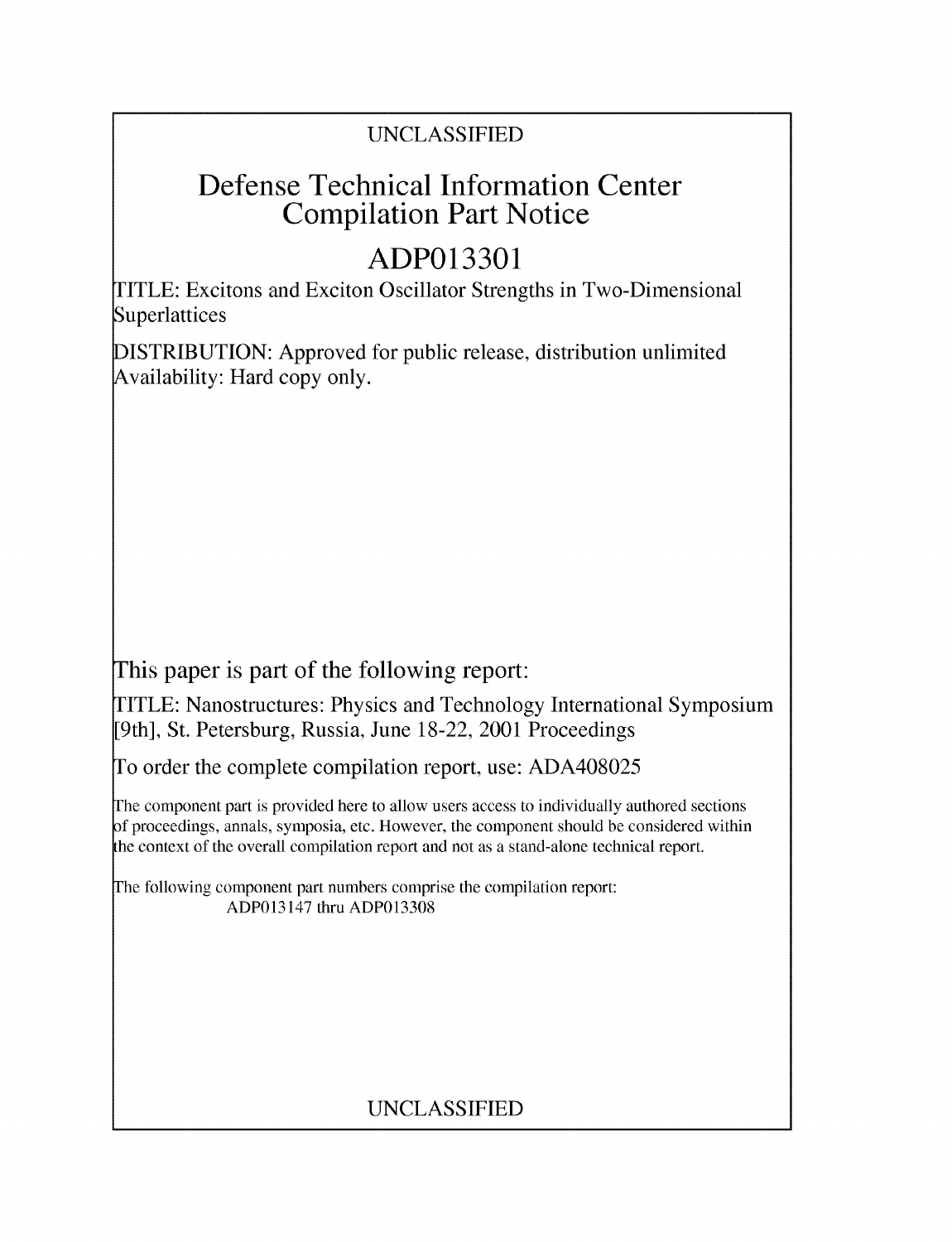### Excitons and exciton oscillator strengths in two-dimensional superlattices

### *M. M. Voronov* and E. L. Ivchenko loffe Physico-Technical Institute, St Petersburg, Russia

Abstract. We have calculated excitonic Bloch states in a quantum well with a two-dimensional (2D) periodic potential. For the potential parameters used the two lowest states can be well described in the tight-binding approach while the higher states represent free excitons affected by the periodic potential. The redistribution of oscillator strengths for bound-like and free-like excitons with varying the period has been also analyzed.

The resonant optical reflection from a lateral array of quantum dots was calculated in  $\lceil \cdot \rceil$ for particular limiting cases, namely, for short-period structures or in the constant-field approximation. Analytical results for arbitrary relation between the lateral period  $a$  and the light wavelength as well as between the exciton radiative and nonradiative damping rates have been presented recently in  $[2]$ . The theories  $[1, 2]$  are derived neglecting the overlap of the exciton envelope functions excited at different dots. In the present work we extend the theory allowing an exciton to tunnel coherently from one potential minimum to another.

We consider a quantum well (QW) with a periodic two-dimensional (2D) potential  $V(x, y) = V(x + a, y) = V(x, y + a)$  acting at an exciton as at a single particle and making no effect on the exciton internal state, i.e.  $x$ ,  $y$  are the in-plane coordinates of the exciton center-of-mass. For simplicity, we assume the potential  $V(x, y)$  to have the point symmetry of a quadrate:  $V(x, y) = V(\pm x, \pm y) = V(y, x)$ . Due to the potential  $V(x, y)$ the exciton energy spectrum is transformed from the parabolic dispersion  $E_{exc}(k_x, k_y)$  =  $\hbar^2 (k_x^2 + k_y^2)/(2M)$  in an ideal QW with  $V = 0$  into a series of 2D minibranches (M is the exciton in-plane translational effective mass).

Under normal incidence of the light only the  $\Gamma_1$  excitonic states with  $k_x = k_y = 0$  are excited. We enumerate these states by the index  $\nu$ . The corresponding envelope functions,  $\psi^{\nu}(x, y)$ , of the exciton translational motion are periodic and invariant under all quadratic symmetry operations. They can be expanded in the Fourier series

$$
\psi^{\nu}(x, y) = \frac{1}{a} \sum_{lm} c_{lm} \exp\left[i\frac{2\pi}{a}(lx + my)\right],
$$
 (1)

where *l*, *m* are integers 0,  $\pm 1$ ... We choose the normalization condition  $\int_{\Omega_0} |\psi|^2 dx dy = 1$ , where  $\Omega_0$  is the unit cell, say the area  $-a/2 < x$ ,  $y < a/2$ . Thus, the expansion coefficients  $c_{lm}$  satisfy the condition  $\sum_{lm} |c_{lm}|^2 = 1$ , whence

$$
\sum_{lm} c_{lm}^{(\nu)*} c_{lm}^{(\nu')} = \delta_{\nu\nu'}.
$$
 (2)

Let us consider a pair of integers l, m as a two-component vector and denote the star of the vector  $(l, m)$  as  $\beta$ . The star contains the vectors  $(\pm l, \pm m)$  and  $(\pm m, \pm l)$ . For  $l \neq m \neq 0$  the star consists of eight vectors, otherwise it has four different vectors (if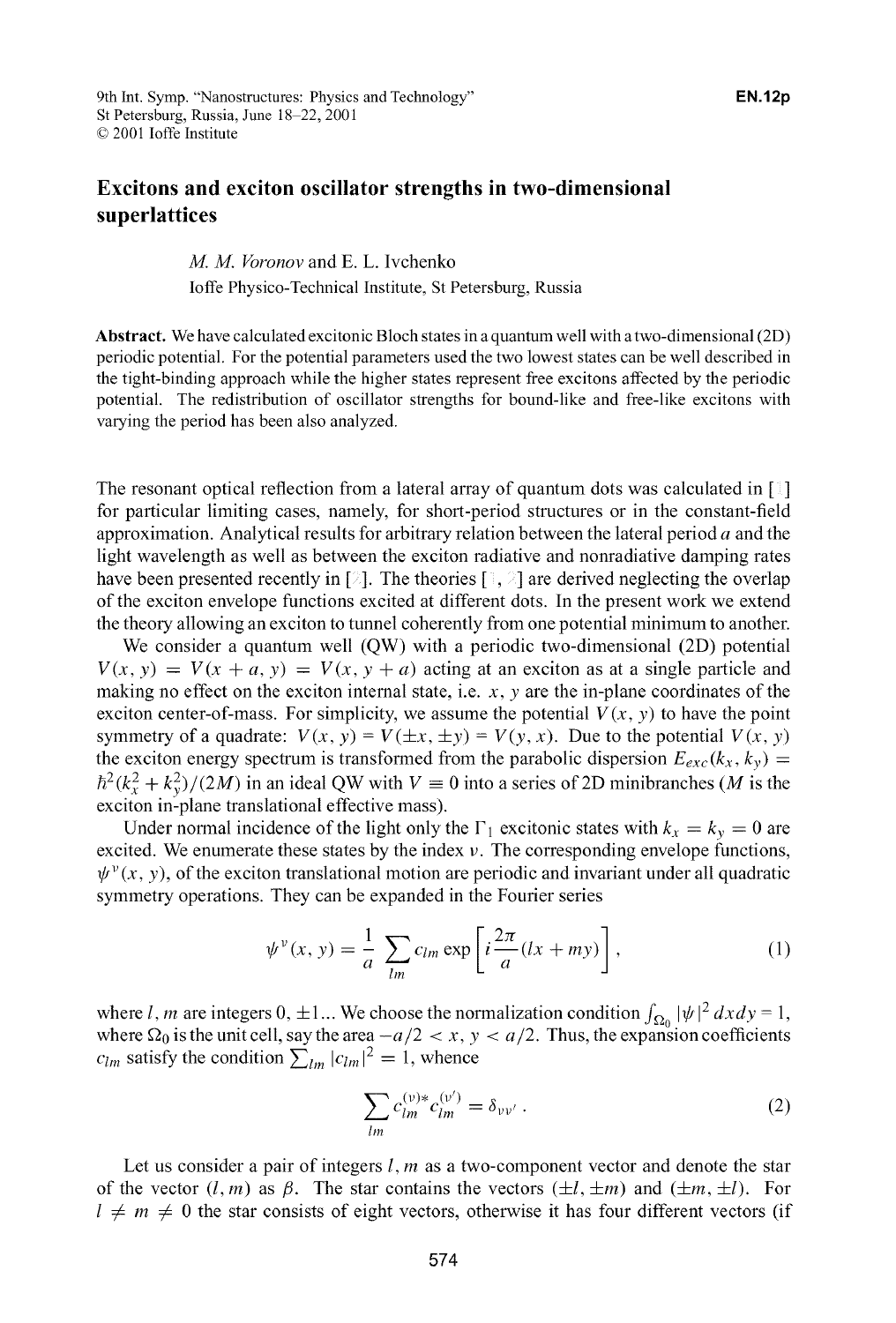$l = m \neq 0$  or  $l = 0, m \neq 0$  or  $l \neq 0, m = 0$  and one vector in the particular case  $l = m = 0$ . Note that, for the  $\Gamma_1$  states, the coefficients  $c_{lm}$  in Eq. (1) with l, m belonging to the same star coincide:  $c_{l,m} \equiv c_{\beta}$ . In the method of plane waves defined by Eq. (1) the Schrödinger equation reads

$$
\left[\frac{\hbar^2}{2M}\left(\frac{2\pi}{a}\right)^2\beta^2 - E\right]c_{\beta} + \sum_{\beta'}c_{\beta'}\sum_{(l',m')\in\beta'}V_{lm,l'm'} = 0,
$$
\n(3)\n
$$
V_{lm,l'm'} = \frac{1}{a^2}\int_{\Omega_0}V(x,y)\cos\left\{\frac{2\pi}{a}[(l'-l)x + (m'-m)y]\right\}dxdy,
$$

where  $\beta^2 = l^2 + m^2$ , E is the energy referred to the bottom of the exciton band in an ideal QW. Now we define the lateral potential as a periodic array of disks, namely,

$$
V(x, y) = \sum_{lm} v(x - la, y - ma),
$$
  
\n
$$
v(x, y) \equiv v(\rho) = \begin{cases} -v_0, & \text{if } \rho \le R \\ 0, & \text{if } \rho > R, \end{cases}
$$
 (4)

where  $\rho = \sqrt{x^2 + y^2}$ . Then one has

$$
V_{lm,l'm'} = -v_0 \frac{R}{a} \frac{J_1 \left(2\pi\sqrt{(l'-l)^2 + (m'-m)^2} R/a\right)}{\sqrt{(l'-l)^2 + (m'-m)^2}} , \qquad (5)
$$

where  $J_1(t)$  is the Bessel function.

For the sake of convenience we introduce the dimensionless variables

$$
\varepsilon = \frac{E}{E_0}
$$
,  $u_0 = \frac{v_0}{E_0}$ ,  $\mu = \frac{R}{a}$ , where  $E_0 = \frac{\hbar^2}{2M} \left(\frac{2\pi}{R}\right)^2$ , (6)

and the coefficients

$$
C_{\beta} = \sqrt{n_{\beta}} c_{\beta} \,,\tag{7}
$$

where  $n_{\beta}$  is the number of vectors in the star  $\beta$ . Then we can rewrite Eq. (3) in the dimensionless form as

$$
(\mu^2 \beta^2 - \varepsilon) C_{\beta} - u_0 \sum_{\beta'} U_{\beta \beta'} C_{\beta'} = 0, \qquad (8)
$$

$$
U_{\beta\beta'} = -\frac{1}{v_0\sqrt{n_{\beta}n_{\beta'}}}\sum_{\substack{(l, m) \in \beta \\ (l', m') \in \beta'}} V_{lm,l'm'}.
$$

The oscillator strength for the exciton  $\nu$  is proportional to

$$
f_{\nu} = \left[\frac{1}{a} \int_{\Omega_0} \psi^{\nu}(x, y) dx dy\right]^2 = \left[C_{0,0}^{(\nu)}\right]^2 = \left[c_{0,0}^{(\nu)}\right]^2.
$$
 (9)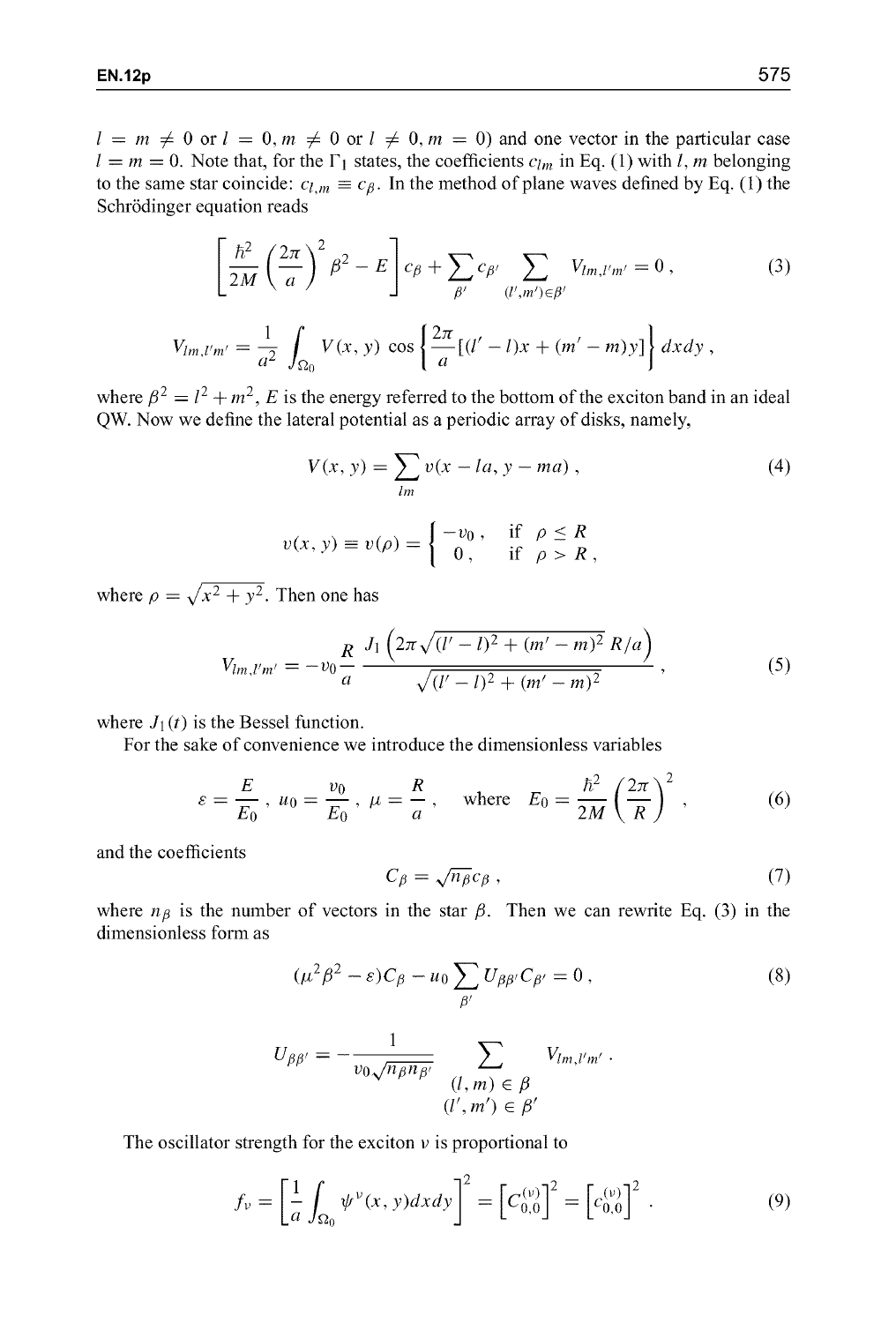

**Fig. 1.** The energy  $E_y$  (a) and the oscillator strength  $f_y$  (b) of the exciton in a 2D superlattice as a function of the ratio  $R/a$ . The calculation is performed for  $u_0 = v_0/E_0 = 0.5$ ; a value of *R* is being kept fixed while the lateral period  $a$  is a variable. The index  $\nu$  enumerates the exciton Bloch states with  $k_x = k_y = 0$ ; curve 5 in (b) represents the sum of  $f_y$  over the four lowest energy states. Dotted curves are obtained by using the tight-binding approximation, see Eq. (10).

The sum of oscillator strengths is conserved because according to (2) one has  $\sum_{v} f_v = 1$ .

Figures 1 and 2 represent calculations of  $E_v$  and  $f_v$  ( $v = 1 - 4$ ) performed for values  $u_0 = 0.5$  and  $u_0 = 1$ . The sum of  $f_v$  over  $v = 1 - 4$  is represented by curves 5 in Figs. 1b and 2b. Since this sum is close to 1 in the whole range of *R/a* from 0 up to 0.5, we conclude that the oscillator strengths for excitons with  $v > 4$  is negligible.

For large enough periods, the exciton states  $v = 1, 2$  with negative values of E can be approximated by the tight-binding functions

$$
\psi^{\nu}(x, y) = \sum_{lm} \varphi_{\nu}(x - la, y - ma),
$$

where  $\varphi_{\nu}(x, y)$  are the normalized excitonic functions localized at a single potential  $\nu(\rho)$ and characterized by the uniaxial symmetry. In the tight-binding approximation the oscillator strength is given by

$$
f_{\nu} = \frac{1}{a^2} \left( \int \varphi_{\nu}(x, y) dx dy \right)^2.
$$
 (10)

Dotted curves in Figs. 1b and 2b are calculated by using Eq. (10). Another important result obtained is that for large a, i.e. for small ratios  $R/a$ , the oscillator strength for the exciton  $\nu = 3$  is prevailing or, in other words, the state  $\nu = 3$  is close to the free exciton state in